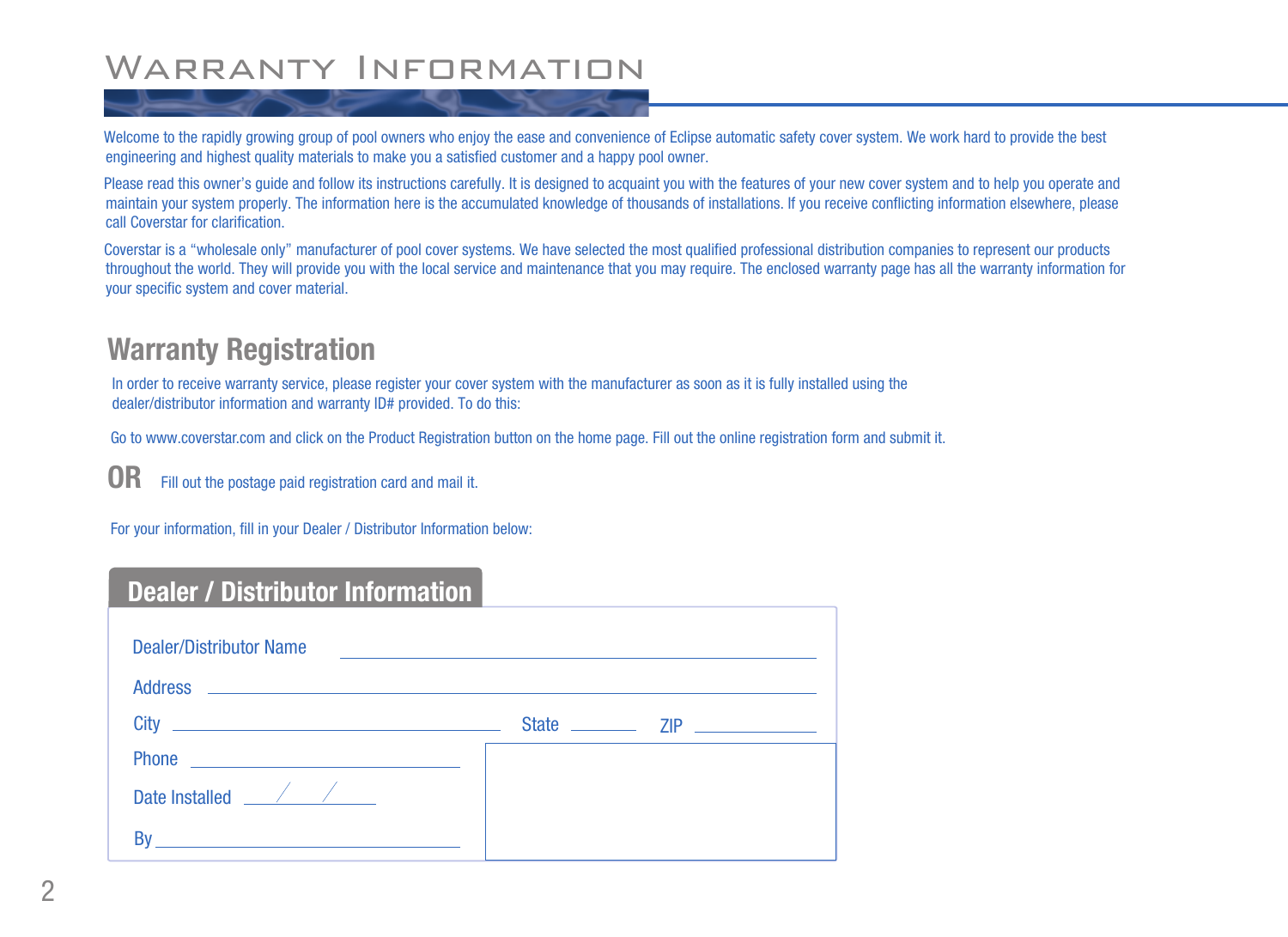# TABLE OF CONTENTS

| <b>Safety Instructions</b>                                 |                                                                                                                                                                                                                                                                             |  |
|------------------------------------------------------------|-----------------------------------------------------------------------------------------------------------------------------------------------------------------------------------------------------------------------------------------------------------------------------|--|
| <b>Operating Instructions</b>                              |                                                                                                                                                                                                                                                                             |  |
| <b>Cover Care &amp;</b><br><b>System Maintenance</b>       |                                                                                                                                                                                                                                                                             |  |
| <b>Installation Safety Checklist</b><br>& Trouble Shooting |                                                                                                                                                                                                                                                                             |  |
| <b>Pool Safety Tips</b>                                    | Information in this user guide is believed to be accurate at time of printing. Coverstar, Inc. reserves the right to make product and<br>instructional changes over time without notice. Visit www.coverstar.com for the latest information and updates to this user quide. |  |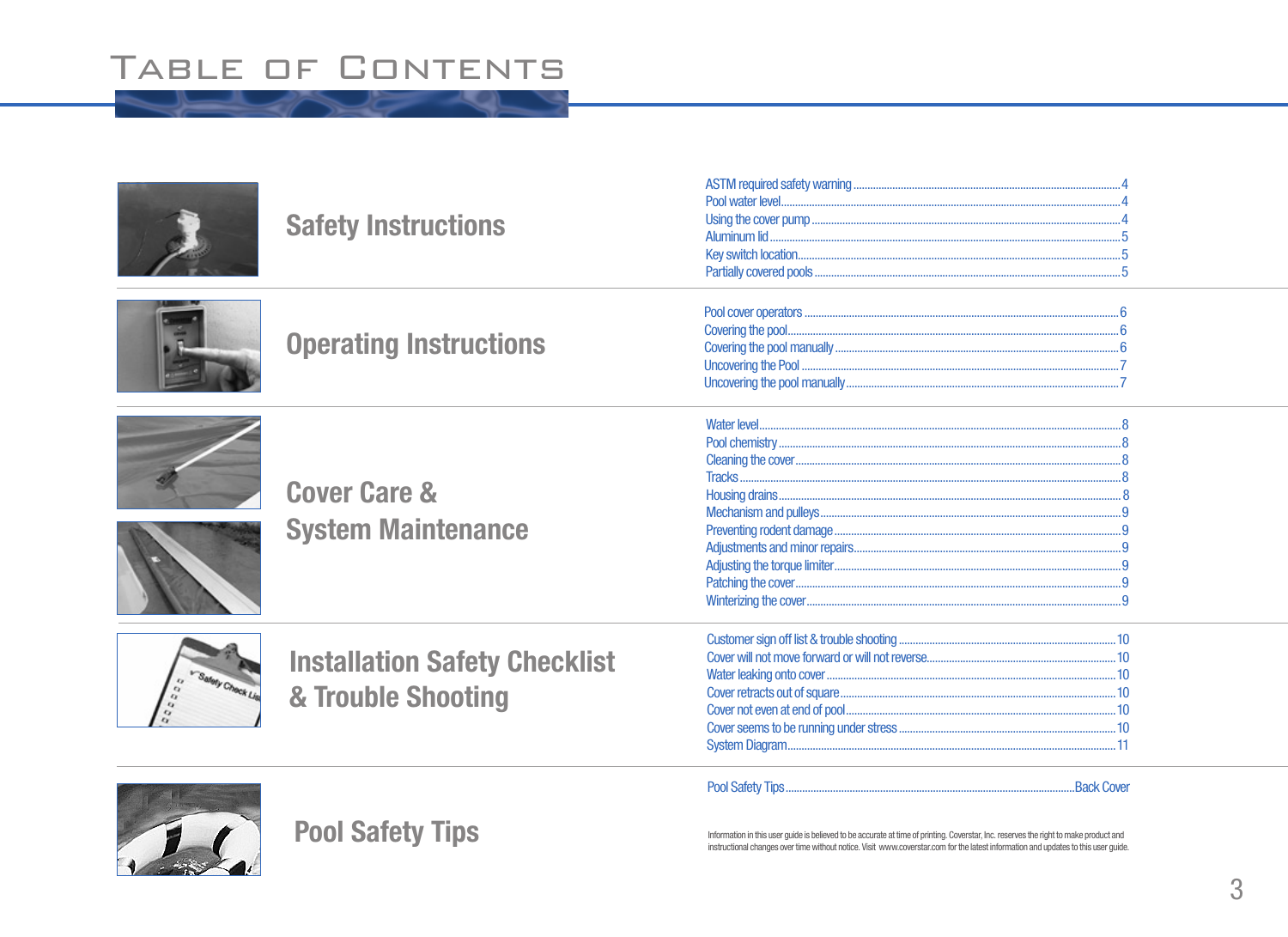# Safety Instructions

# A IMPORTANT SAFETY INSTRUCTIONS

# 1. READ AND FOLLOW ALL INSTRUCTIONS.

2. WARNING: To reduce the risk of injury, do not permit children to use this product unless they are closely supervised at all times.

3. All field-installed metal components such as rails, ladders, drains, or other similar hardware within 3m of the unit shall be bonded to the equipment grounding bus with copper conductors not smaller than No. 8 AWG (No. 6 AWG for Canada.)

4. Keep the pump on the cover and set up for proper use whenever the cover is over the pool.

5. Check cover frequently for signs of premature deterioration or weakness.

# **6. SAVE THESE INSTRUCTIONS.**

This user guide is intended to instruct cover system owners in the proper operation and maintenance of their cover system. If a salesman or installer gives information that contradicts this user guide, you should disregard their instruction on that topic.



**Warning:** A cover with water on it poses the same safety hazard as an open pool.

**Warning:** A child can create a depression on the cover great enough to collect a dangerous amount of water.

#### POOL WATER LEVEL

Maintain the water level at the middle elevation of the skimmer opening. If the water drops below this level, the cover may operate under stress. Never cover the pool without the proper water level under the cover. The water supports all weight on the surface of the cover. If the water level



is low and water builds up on the cover, severe damage may be done to the coping and/or cover system.

#### USING THE POOL COVER PUMP

Water accumulation on the top of the cover can come from rain, snow, overspraying sprinklers, or leaks that may develop in the cover. Even what appears to be small amounts of water spread over the whole surface of the cover can migrate and accumulate in depressions. This is dangerous. Any accumulation of water on the surface of the cover must be removed immediately using the cover pump. **The cover is not a safety cover unless the pump is in place.**

- Every cover system comes with a pump that automatically senses water and removes it, provided the pump is operable, properly placed, and maintained according to the pump manufacturer's instructions.
- After the pump is placed upright on its base in the middle of the cover, plug it into a G.F.C.I. protected outlet. If the pump does not turn on immediately, it will reset itself automatically. This can take up to five minutes. Consult the pump's user manual for any operational or service problems.
- During the winter, the pump will freeze into the ice without damage. As the ice melts during the winter, the pump will

automatically activate. Make sure to keep power to the pump and the discharge hose free of kinks.

• You must follow all pump

manufacturer's instructions regarding its

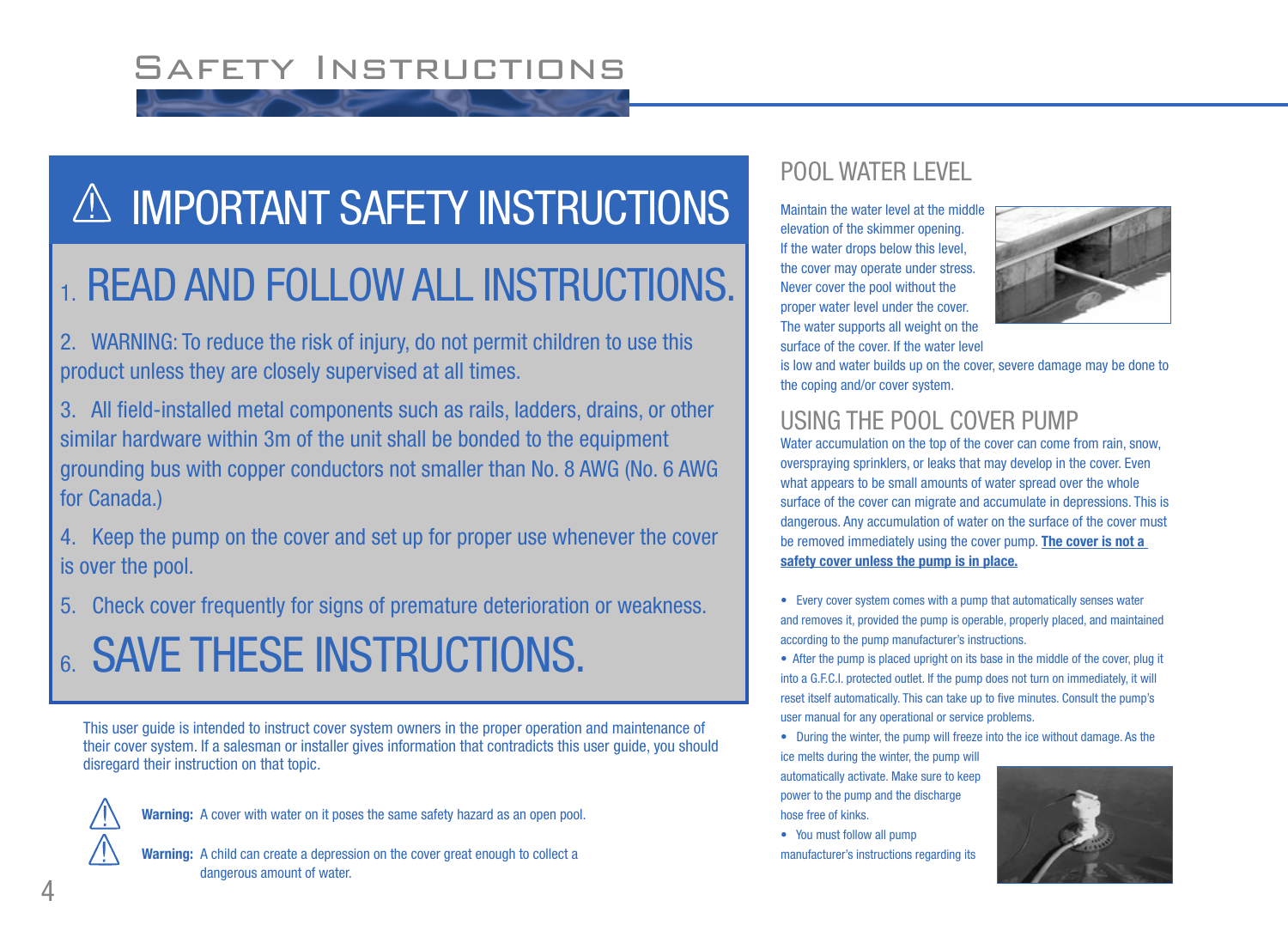use and maintenance.

- After the pump has removed all water from one location on the cover, it may be necessary to move the pump to other locations to remove all accumulated water.
- The pump is covered under the pump

manufacturer's warranty.

- For service, return it to the manufacturer's service center.
- Avoid using extension cords.
- If your pump or cord becomes damaged, replace the pump immediately!
- Plug the pump into a G.F.C.I. Protected outlet only. Place the pump on the cover first, then plug in the pump.
- DO NOT stand on a wet surface while using the pump.
- Avoid contacting accumulated surface water on your cover when the pump is on the cover. Electric shock is possible. Your pump should not be used for any application other than specified in these instructions.
- Your pump has been provided with a stabilizer plate so it remains upright. DO NOT allow the pump to tip over.

WARNING! Your pump is an electric appliance and caution should be used when handling your pump and electric cord around water.



#### ALUMINUM LID

The aluminum lid on below-deck systems is a long-lasting cosmetic cover for the housing. It is not intended for anyone to walk or step on. It can be slippery when wet and walking on it can loosen the support brackets under it. Instruct children not to step on the lid.



#### KEY SWITCH LOCATION

All controls for the cover system must be located where the pool is completely visible during cover operation. All plants and shrubs should be maintained for continuous visibility.



### PARTIALLY COVERED POOLS

It is extremely important to always cover or uncover the pool completely. Never leave the pool partially covered. A partially covered pool presents a serious danger as people or pets may drown under the cover.



WARNING! A partially covered pool can pose a safety hazard. Never leave the cover over the pool in a partially covered position. Always completely cover or uncover the pool. Even children or pets who can swim may drown if they lose their orientation under the cover. Never allow anyone to swim under the cover.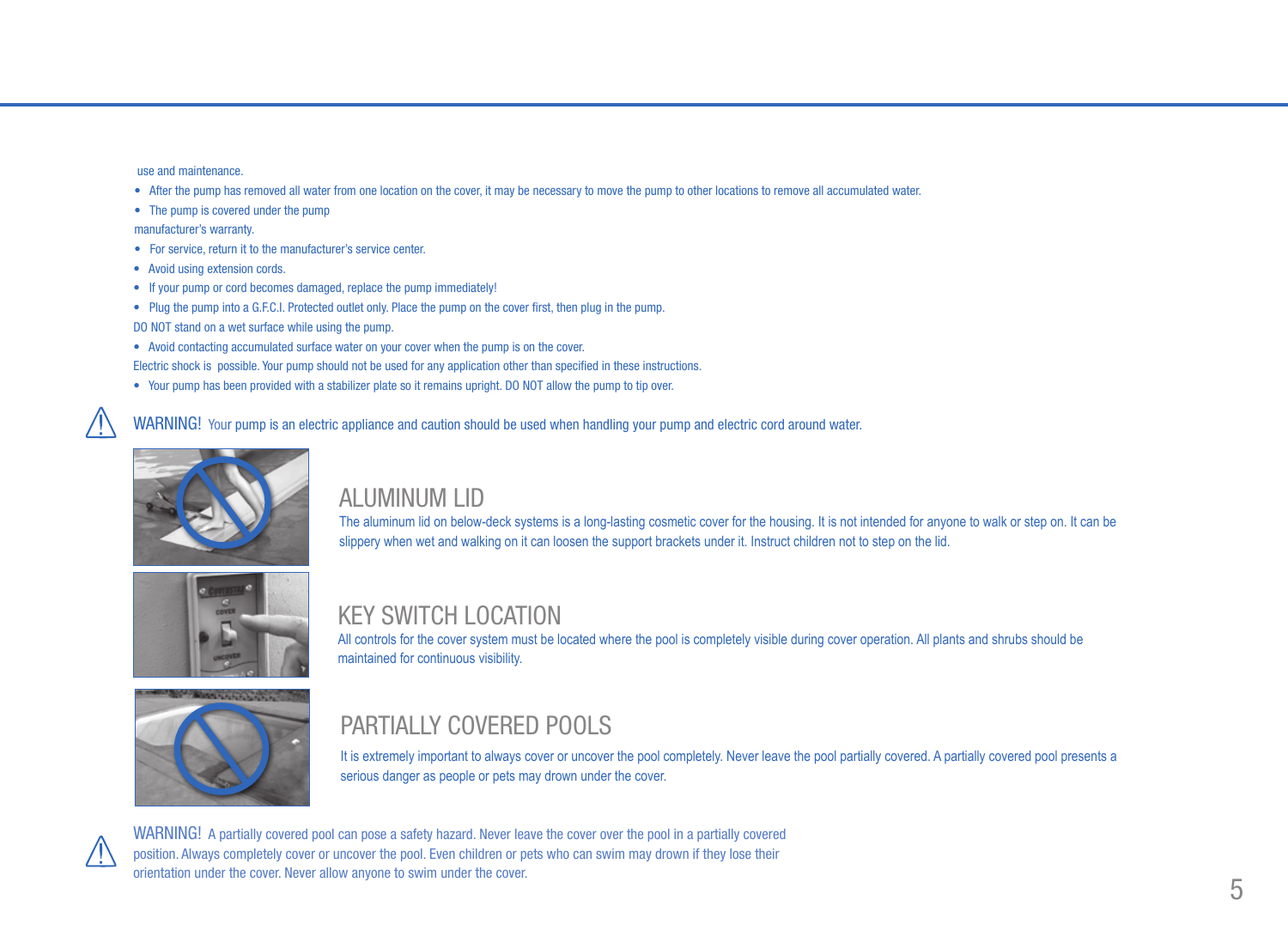# Operating Instructions

POOL COVER OPERATORS only instructed, responsible individuals should operate the cover. For this reason, all systems are key controlled. This is an expensive piece of equipment and, like your automobile, should be operated only by someone who can exercise judgment and care. Children should not be permitted to use this product unless they are closely supervised at all times.

WARNING!: Do not operate the cover with water on it. Just one inch of water on a cover can weigh thousands of pounds!

#### COVERING THE POOL

- 1 Unlock the switch cover. Toggle the switch to the "cover" position. It takes a second for the gear to engage the rope take-up reels. Safety covers are required to have a momentary power switch that requires constant pressure to operate the motor. This keeps the operator in complete control of the mechanism.
- 2 Hold the switch in the "cover" position until the cover extends to the position required for your pool cover model.

A. For "Underguide" systems, where guides are mounted under the pool coping, lightly bump the leading edge against the end of the pool. Do not continue to force the cover closed after it touches the coping.

B. For "Topguide" systems where the guides are mounted on top of or in the deck, the cover should extend over the pool, but stop several inches short of reaching the end pulley housings at the end of the guides. Make sure the leading edge of the pool cover clears the top surface of the deck to prevent damage to the bottom of the leading edge or its fabric cover.

- 3 Release the switch when you have reached the proper closed position discussed above. Close the switch lid, lock it, and remove the key.
- 4 Place the pump on the cover.

Note: If the cover hesitates or stops before it reaches the end of the pool, you should immediately release the switch and investigate the problem. Sometimes dirt, debris, or obstacles like towels or hoses can stop the cover. Remove the obstruction and continue covering the pool. If, after investigation, you cannot find a reason for the hesitation, you should reverse the direction of the cover a foot or two and then retry to cover the pool. If the same thing occurs, immediately release the switch and call your SwimWise distributor. Continuing to operate the cover can cause damage not covered by the manufacturer's warranty.

#### COVERING THE POOL MANUALLY

If there is a loss of electrical power to the system and the cover must be closed for safety or other reasons, the cover can be closed manually. This is not easy to do, but it can be done by following these steps:

- Remove the cover lid.
- 2 Pull the ropes to extend the cover out over the pool.

Note: For large pools, it may be necessary to loosen the cover mechanism's torque limiter to close the pool.









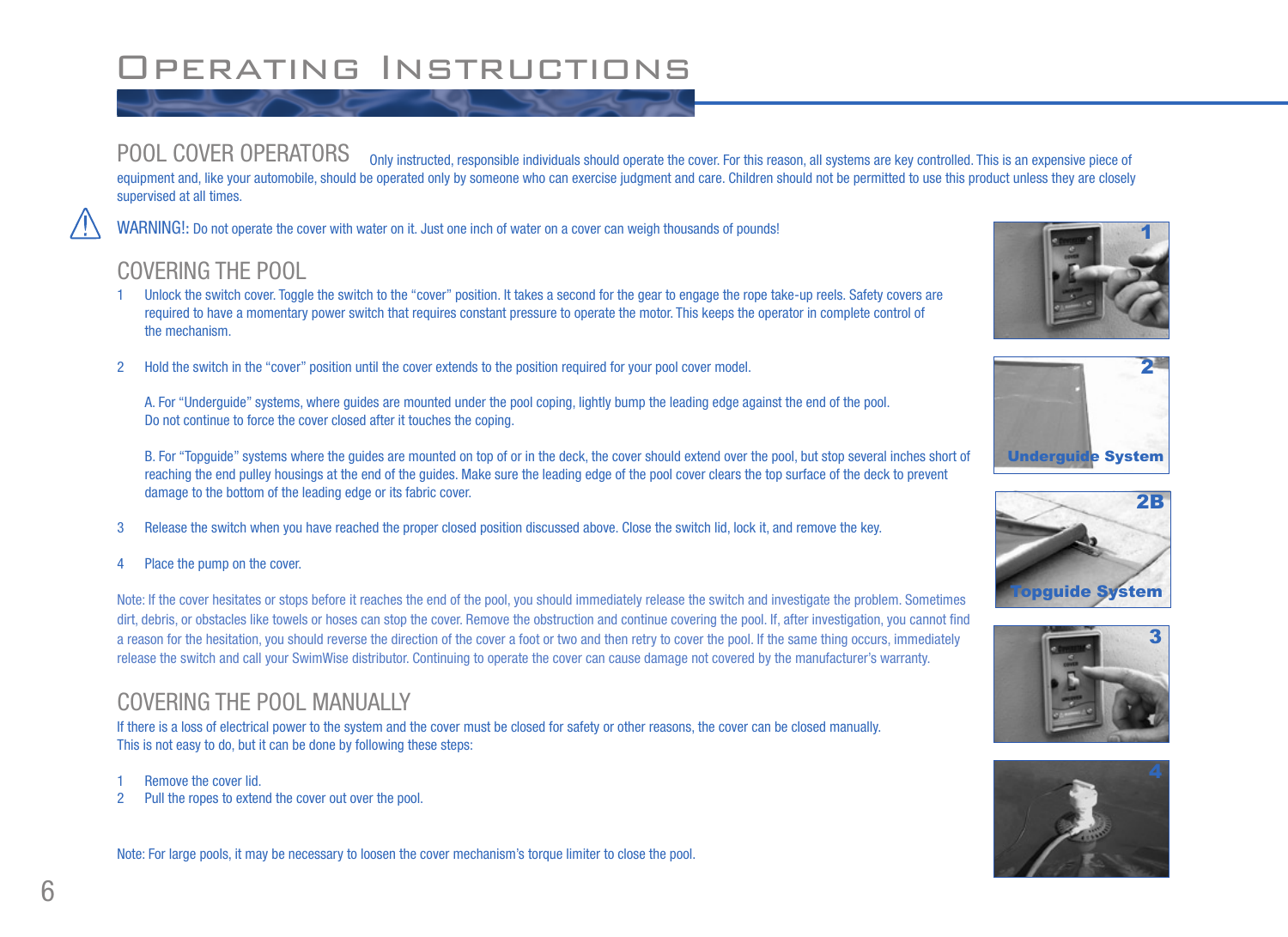









#### UNCOVERING THE POOL

WARNING: Do not operate the cover with water on it. Just one inch of water on a cover can weigh thousands of pounds!

- Remove any objects from the cover including the pump.
- 2 Unlock the switch cover. Toggle the switch to the "uncover" position.
- 3 Hold the switch in the "uncover" position until the cover extends to the position required for your pool cover model.

A. For "Underguide" systems, where the cover is attached to the underside of the pool deck, retract the cover until the front edge of the cover is 6 inches from the cover housing lid.

B. For "Topguide" systems, where the guides are mounted on top of or in the deck, the cover should be retracted to a point several inches in front of the emergency stops on the cover guides. Make sure the leading edge of the pool cover clears the top surface of the deck to prevent damage to the bottom of the leading edge or it's fabric cover. The stops are there to prevent pulling the cover out of the guides in the event of over-retraction, but are not meant as a stop to run the cover up against. Driving the cover into the end pulley housings or retracting against the emergency stops on a regular basis may damage several components, including the cover, rope, webbing, and possibly mechanical components.

4 Release the switch when you have reached the proper position discussed above. Close the switch lid, lock it, and remove the key.

Note: If the cover hesitates or stops before it reaches the end of the pool, you should immediately release the switch and investigate the problem. Sometimes dirt, debris, or obstacles like towels or hoses can stop the cover. Remove the obstruction and continue covering the pool. If, after investigation, you cannot find a reason for the hesitation, you should reverse the direction of the cover a foot or two and then retry to uncover the pool. If the same thing occurs, immediately release the switch and call your SwimWise distributor. Continuing to operate the cover can cause damage not covered by the manufacturer's warranty.

Note: For large pools, it may be necessary to loosen the cover mechanism's torque limiter to close the pool cover.

#### MANUALLY UNCOVERING THE POOL

If there is a loss of electrical power to the system and the cover must be opened for some reason, it can be done manually. This is not easy to do, but it can be done by following these steps:

- Remove the cover lid at the non-motor end.
- 2 Insert a  $\frac{3}{4}$ " x  $\frac{1}{2}$ " adapter onto a  $\frac{1}{2}$ " ratchet.
- 3 Insert the ¾" adapter into the end of the cover drive shaft.
- 4 Ratchet the cover off the pool.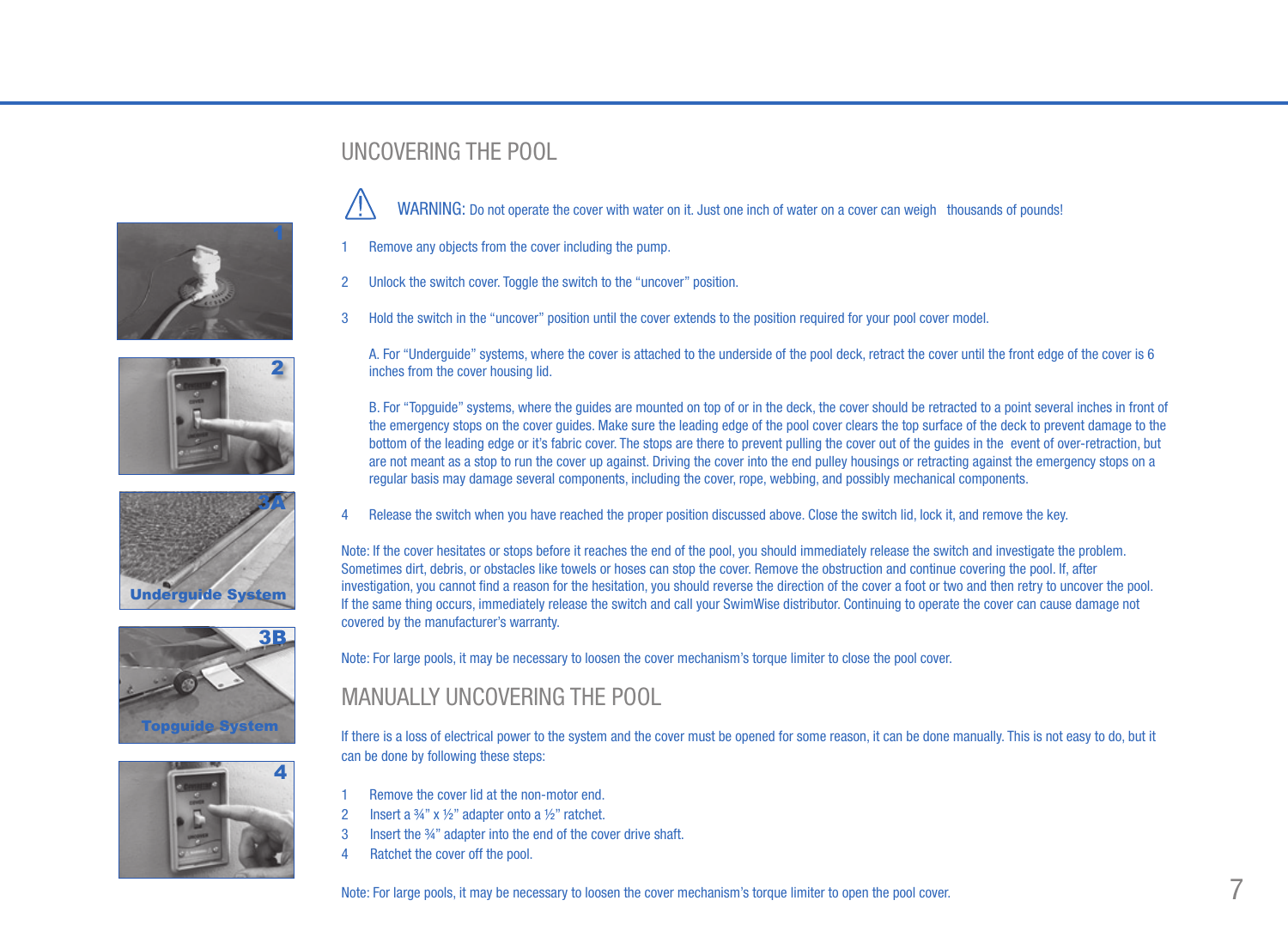### Maintenance & Care

WATER LEVEL Keep the water level in the pool at the mid-skimmer level. If the pool is overfilled, the water can flow over the lowered bond beam into the housing and flood the mechanism.

POOL CHEMISTRY We suggest, as all cover manufacturers do, that you only cover pool water that you would swim in. If the water is temporarily out of balance due to chemical additive, covering the pool will shorten the life of the fabric. Use a good test kit frequently to maintain proper chemical balance. You must avoid a build-up of chemicals in the pool water that can result in serious damage to pool walls and equipment. Such a build-up can also create an improper water balance which may cause deterioration of the vinyl cover as well as other cover system components. A deterioration so caused is not covered by the warranty. After adding any chemicals to your pool, allow the chemicals to circulate before closing the cover. If you are unsure if it is safe to close the cover, test the water at the surface with your test kit. Some pH adjusters may create harmful levels of alkalinity (high pH) if not allowed to mix with the water before the cover is closed. The same is true with chlorine shocks. Some chlorine shocks require as long as 12-24 hours to return to swimmable range. Since safety is often the major reason people purchase a cover, we recommend the use of a non-chlorine shock. With this type of shock the cover may be closed in 30 minutes or less. Please check with your pool service company for proper usage. The use of floating chlorine feeders is not recommended because they vent chlorine gas that can burn the cover fabric and often remain trapped in the same location.

CLEANING THE COVER When you uncover the pool, the water in the pool is transferred from the pool to the top surface of the cover. The sun then dries it, causing high concentrations of chlorine on top of the cover that may damage the fabric. You can wash the cover with a mild hand dish washing liquid as necessary to remove this accumulation. However, do not use laundry detergent or any other chemicals to clean the cover.

COVER GUIDES Retract the cover completely off the pool and clean the cover guide rope and slider channel. Use a high pressure nozzle on a garden hose to spray directly into the slots of the aluminum deck guides to remove built-up dirt and debris. Repeat as often as necessary to keep the guides clean. Spray into the pulley housing at the end of the guides at close range to remove debris from within the housing. In windy and dusty areas with blowing dirt, covers may become inoperable until the debris has been hosed from the guides. In these areas, guides will have to be flushed clean more frequently. A build-up of sand and/or dirt will grind the webbings causing them to fail prematurely. The webbings used on our covers have been proven over many years and thousands of covers to last beyond the life of the fabric if the cover guides are kept clean. Premature webbing failure due to abrasion from debris in the guides is easily preventable and is not covered under the warranty.

HOUSING DRAINS On recessed systems, frequently check the drain(s) to be certain they drain the housing completely and do not allow water to stay in the housing area. If water is allowed to stand in the mechanism area over periods of time, the system may become damaged by the constant moisture. Damage to either electrical or mechanical components resulting from standing water or extended submersion is not covered under the warranty. Clean leaves and debris from the housing as necessary. Run the cover over the pool, prop the housing lid open or remove it, and remove the debris in the housing. Accumulated debris can hinder the proper operation of the cover or damage the cover material.

MECHANISM & PULLEYS Clean all rotating surfaces and pulleys by spraying with a hose nozzle every 3 months or more often in sandy or windy areas. Use a hose nozzle to completely wash all surfaces of the mechanism to prevent fine dust or sand from accumulating on the moving surfaces of the mechanism.







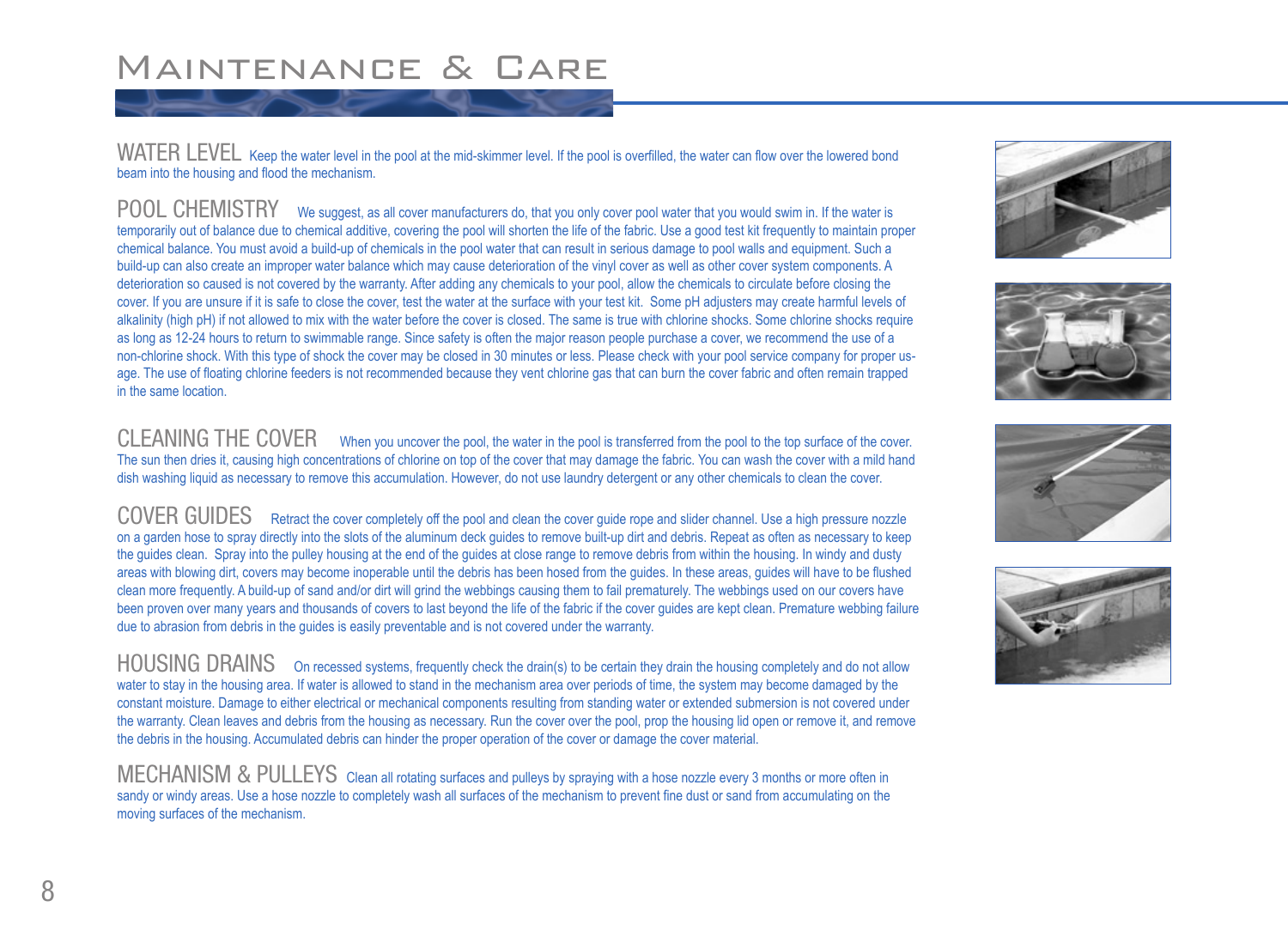PREVENTING RODENT DAMAGE In certain areas, rodents may nest in the cover housing and chew on the cover and ropes. A common cause of rope breakage is rodent damage, which is not covered under the warranty. Moth balls in a perforated, tamper proof container placed on a block or brick to keep them dry may help keep rodents under control. Keep poisons out of reach of children.

ADJUSTMENTS AND MINOR REPAIRS Some repairs, such as adjusting the torque limiter or patching holes, are so easy you can do them yourself. Other repairs are much more complex. We would ordinarily recommend that an owner refers these repairs to his local, authorized serviceman or organization. Only attempt the adjustments shown in this user guide or at www.coverstar.com.

AD. IUSTING THE TORQUE LIMITER If the pool cover will not retract or extend over the pool, it may become necessary to adjust the torque limiter. This device is designed to prevent damage to the motor or mechanism if there is too much stress on the system due to a worn-out pulley or other problems. If the torque limiter needs adjustment:

1. To increase motor torque, tighten adjustment bolts with a 9/16 wrench. A wrench is attached to the mechanism for your convenience. 2. How far you tighten or loosen the adjustment bolts will depend on the size of your pool so you should make smaller adjustments in either direction until the cover operates normally.



**WARNING!** Never adjust the cover or try to perform any other maintenance while the cover is running. Disconnect the breaker first if you attempt to service any movable part of the cover system.

PATCHING THE COVER Patch even the smallest holes as soon as they occur with the repair kit provided. Small pin-sized holes can be patched by applying a drop of glue directly in the hole. Large cuts or tears can be patched using a piece of material cut from the repair kit. Cut a piece of material that forms a 1" overlap around the tear. Clean and dry the area around the cut or tear. Apply glue to one side of the patch. Apply glue to the area around the cut or tear that will be covered by the patch. Let the glue set up for one minute. Apply the patch to the cover.

WINTERIZING THE COVER Although during the winter your pool cover requires less attention, water and/or snow will build up on the cover. If the water level in the pool is not properly maintained, serious damage to the cover can occur. Properly maintaining a pool's water level prevents excess stress on the cover that can cause serious damage to the cover system.

• During the winter, monitor the pool's water level and make sure the cover pump is operating properly so that water on top of the cover does not build up. Even a few inches of water on top of the cover is an enormous weight and can pull the cover and guides into the pool. In situations where the water level is too low, you should add water to the pool immediately to better support the water or ice that are on the cover. Your cover will survive any normal winter if these simple precautions are taken.

• Make sure your water is chemically balanced before covering the pool for extended periods of time. Double check the water after the chemicals have had a chance to mix completely. This may require checking the pool water a day or two after chemicals have been added. When covering the pool for long periods of time, turn down ozone generators and chemical feeders to their lowest level. Constant long-term build up of ozone can damage the fabric. Place the cover pump on the cover to remove melted snow.



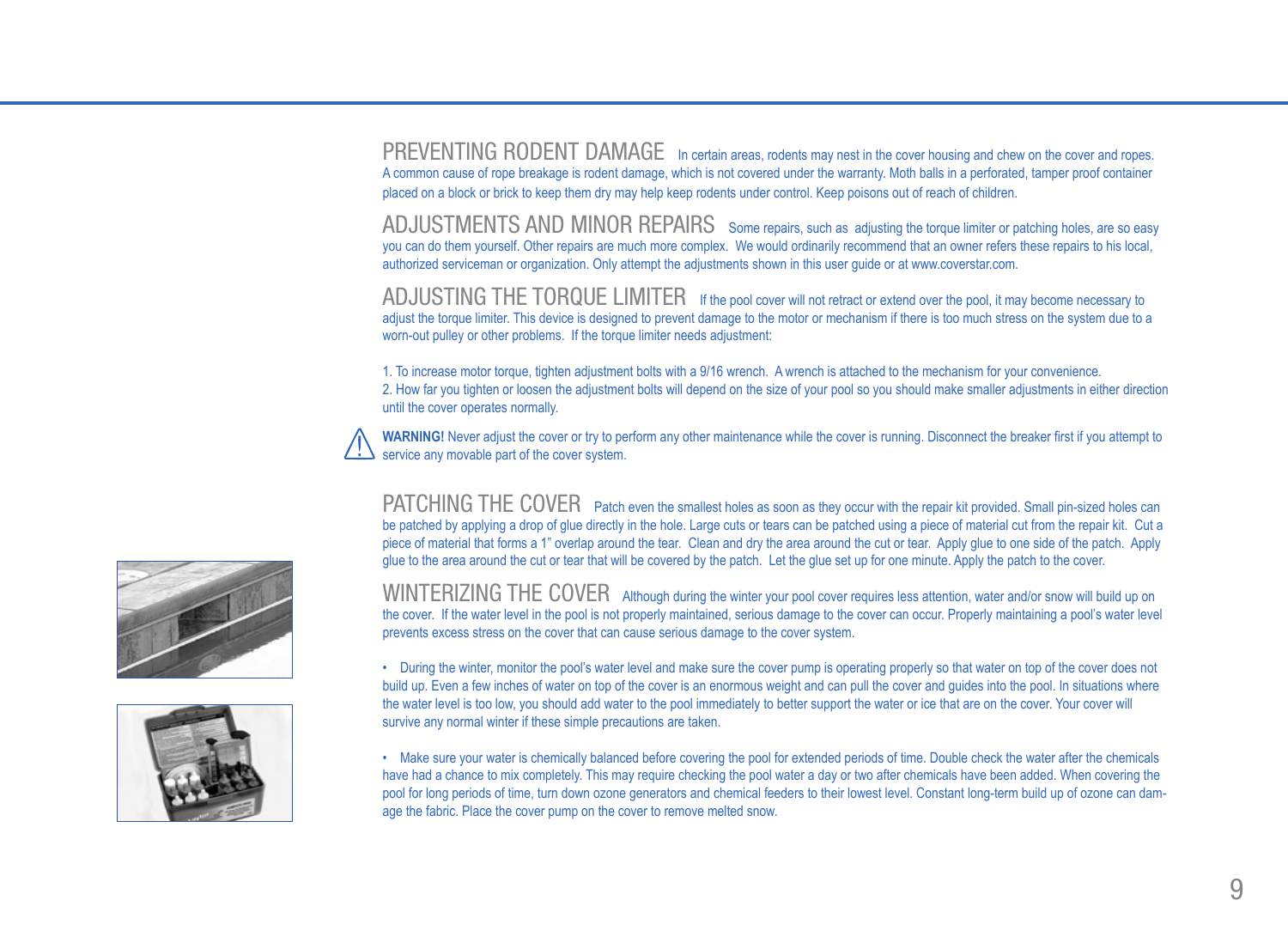# INSTALLATION CHECK & TROUBLE SHOOTING

For your satisfaction, please check the following items with your installation representative to help you understand how to operate your cover.

- 1. Be sure that the installation representative who installed your pool cover has explained the proper operation of the following:
	- Placing the cover pump in position when the cover is closed
	- Operation by authorized persons only
	- Pool chemical application as it affects the cover
	- Proper maintenance & care
- 2. Did you read the drowning prevention information on the back cover of this user guide?
- 3. Did a representative offer you assistance on how to maintain a safer pool area?
- 4. Were you informed of the importance of removing all standing water from your cover for safety and operation?

#### TROUBLE SHOOTING

| Symptom                                         | Problem                                               | Solution                                                                                                            |  |
|-------------------------------------------------|-------------------------------------------------------|---------------------------------------------------------------------------------------------------------------------|--|
| Cover will not move forward or will not reverse | A. Circuit breaker or G.F.C.I. is tripped.            | A. Reset circuit breaker.                                                                                           |  |
|                                                 | B. Water on cover.                                    | B. Pump water from cover.                                                                                           |  |
|                                                 | C. Water accumulated between roll-up tube and pool.   | C. Sweep water off cover.                                                                                           |  |
|                                                 | D. Cover adhering to deck.                            | D. Lift cover and billow air under cover. Use replaceable welcome mat etc.<br>under cover to break deck adhesion    |  |
|                                                 | E. Torque limiter loose.                              | E. Tighten both torque limiter brake bolts until the cover moves.<br>(See System Diagram, page 11)                  |  |
|                                                 | F. Motor needs service.                               | F. Call your distributor/dealer for service.                                                                        |  |
| Water leaking onto cover                        | A. Cover caught on something sharp.                   | A. Remove sharp object and use patch kit to repair.                                                                 |  |
|                                                 | B. Tear caused by foreign object or abrasion pinhole. | B. Use patch kit to repair.                                                                                         |  |
| Cover retracts out of square                    | A. Rope lengths unequal.                              | A. Re-pin the rope on rope reel so the rope is exactly the same on both sides.                                      |  |
|                                                 | B. Uneven drag on cover as it retracts off pool.      | B. Some unevenness may be unavoidable due to pool configuration.                                                    |  |
| Cover not even at end of pool                   | A. Ropes are not the same length.                     | A. Re-pin the rope on the rope reel so the rope is relatively longer or shorter than<br>the rope on the other side. |  |
| Cover seems to be running under stress          | A. Excess friction during operation.                  | A. Check pulleys to see if they are binding. If they are, clean them. Check and<br>clean cover guides if necessary. |  |
|                                                 | B. Cover adhering to deck.                            | B. Billow cover by lifting fabric to break adhesion.                                                                |  |
|                                                 | C. Debris in housing                                  | C. Remove cover lid and clean out debris.                                                                           |  |
|                                                 | D. Cover too tight.                                   | D. Add water to pool or replace cover.                                                                              |  |
|                                                 | E. Reel brake too tight.                              | E. Loosen reel brake jam nut, reset and tighten jam nut.                                                            |  |
|                                                 | F. Tube brake too tight                               | F. Adjust brake by loosening brake nuts/bolts                                                                       |  |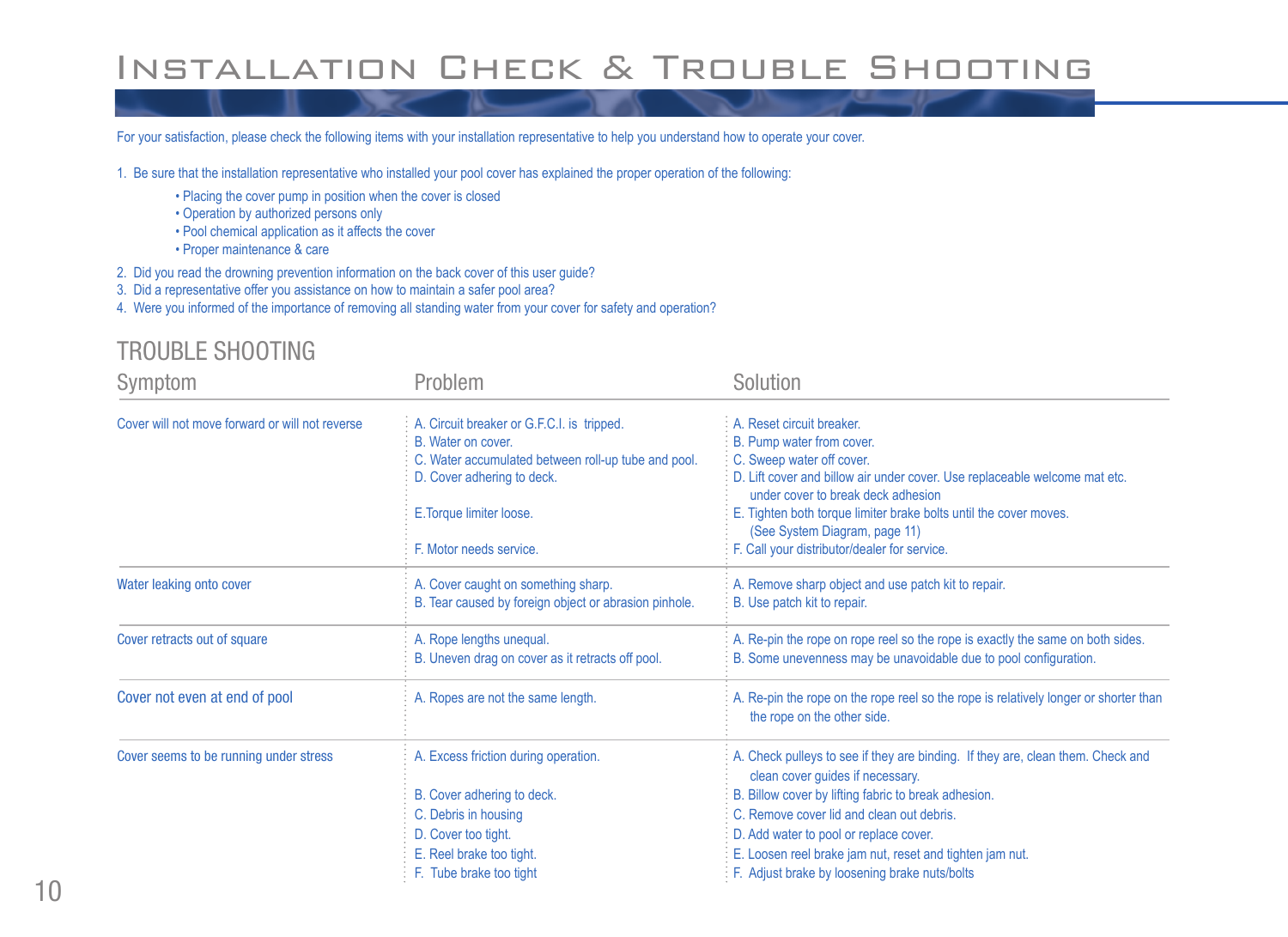# **SYSTEM DIAGRAM**

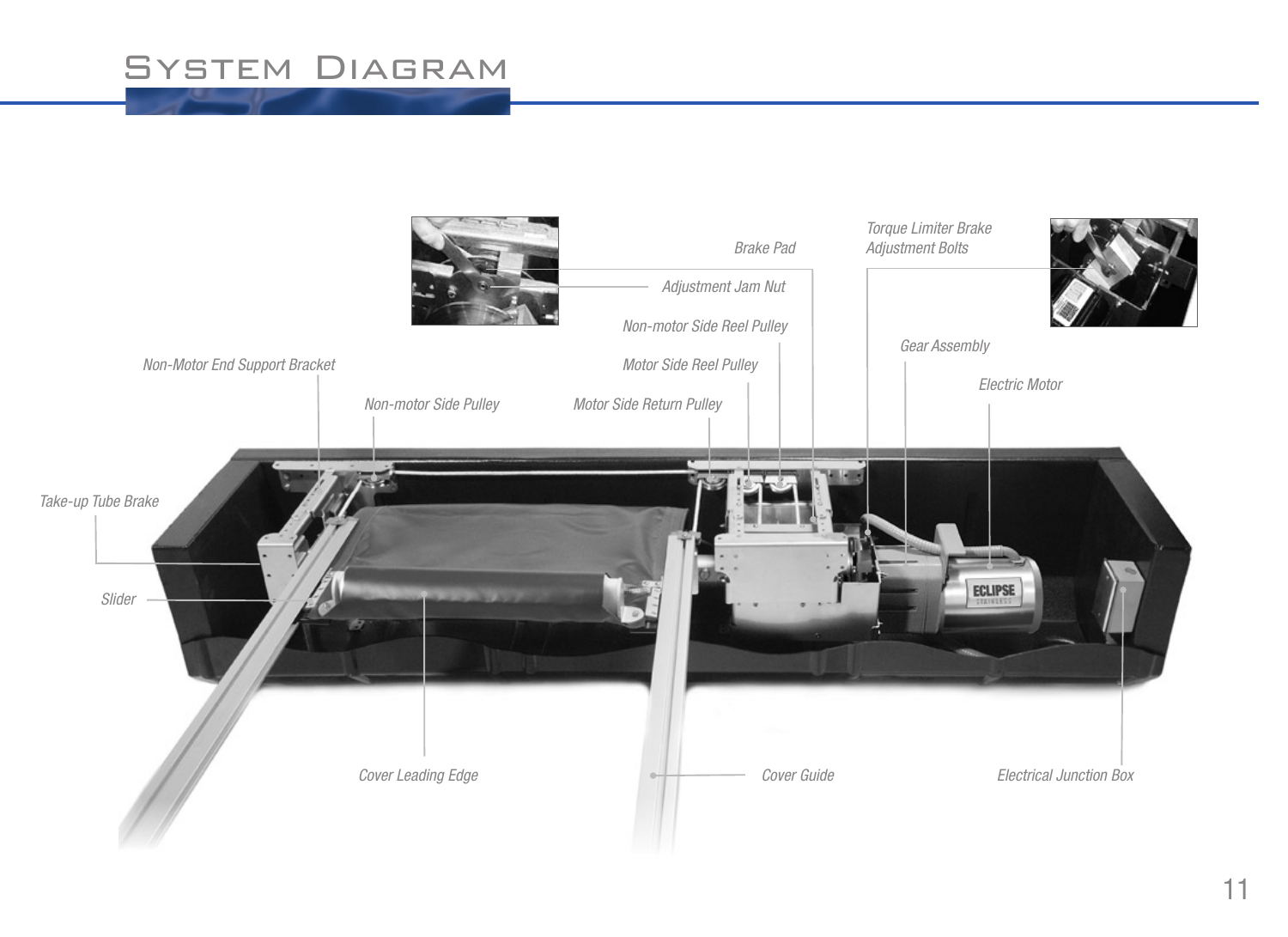# Pool Safety Tips

Eclipse pool covers are easy and convenient to use but they should not be the only source of protection for your family. Please read the recommendations provided by industry and safety groups listed below and implement as many of them as possible for your pool.



#### **Multiple Safety Layers**

 Don't rely on only one system of protection—layering several safety precautions together provides the strongest safeguard. You should never rely on any one layer to be fail-proof. Enclose the pool with a barrier. In fact, fencing may be required in certain areas. Keep all doors and windows leading from the house to the pool area secure. Install self-closing mechanisms on doors. Install only child-proof, self-closing, self-latching gates around the pool.



#### **Your Responsibility**

 As a pool owner, be aware that you must ensure your child's safety. Make sure you have rescue devices that are easily accessible. Never leave a pool with its cover partially closed since children may become trapped under it. Always drain standing water off of your spa or pool cover. A child can drown in as little as two inches of water.



#### **Adult Supervision**

 There is no substitute for constant adult supervision. Never leave a child alone—even for a second. Most drownings occuduring a five minute (or less) lapse in supervision. There is a risk of a child drowning when around any body of water. Maintain constant eye contact with your children when they are around the pool. Do not consider young children water-safebecause they have had swimming lessons. Post and enforce rules such as No Running, No Pushing, No Dunking, and Never Swim Alone.



#### **Extend Safety Awareness**

 Instruct baby-sitters about potential hazards to young children in and around swimming pools and the need for constant supervision. Alert your pool maintenance people, utility personnel, and your neighbors to keep covers, gates, and doors to pool closed and locked at all times.



#### **Pool Toys**

Remember to keep toys and inflatables away from the pool when the pool is not in use. These items can lure a child into the pool.



#### **Inspect Equipment**

 Inspect safety and pool equipment regularly. Preventive devices are only effective if they are in working order. Gate latches, gate closure devices, fences, door and pool alarms, and the pool cover should be inspected frequently to be certain they are working properly.



Sources: Drowning Prevention Society; United States Consumer Product Safety Commission; National Spa and Pool Institute's Operation Water Watch; and the American Academy of Pediatrics.